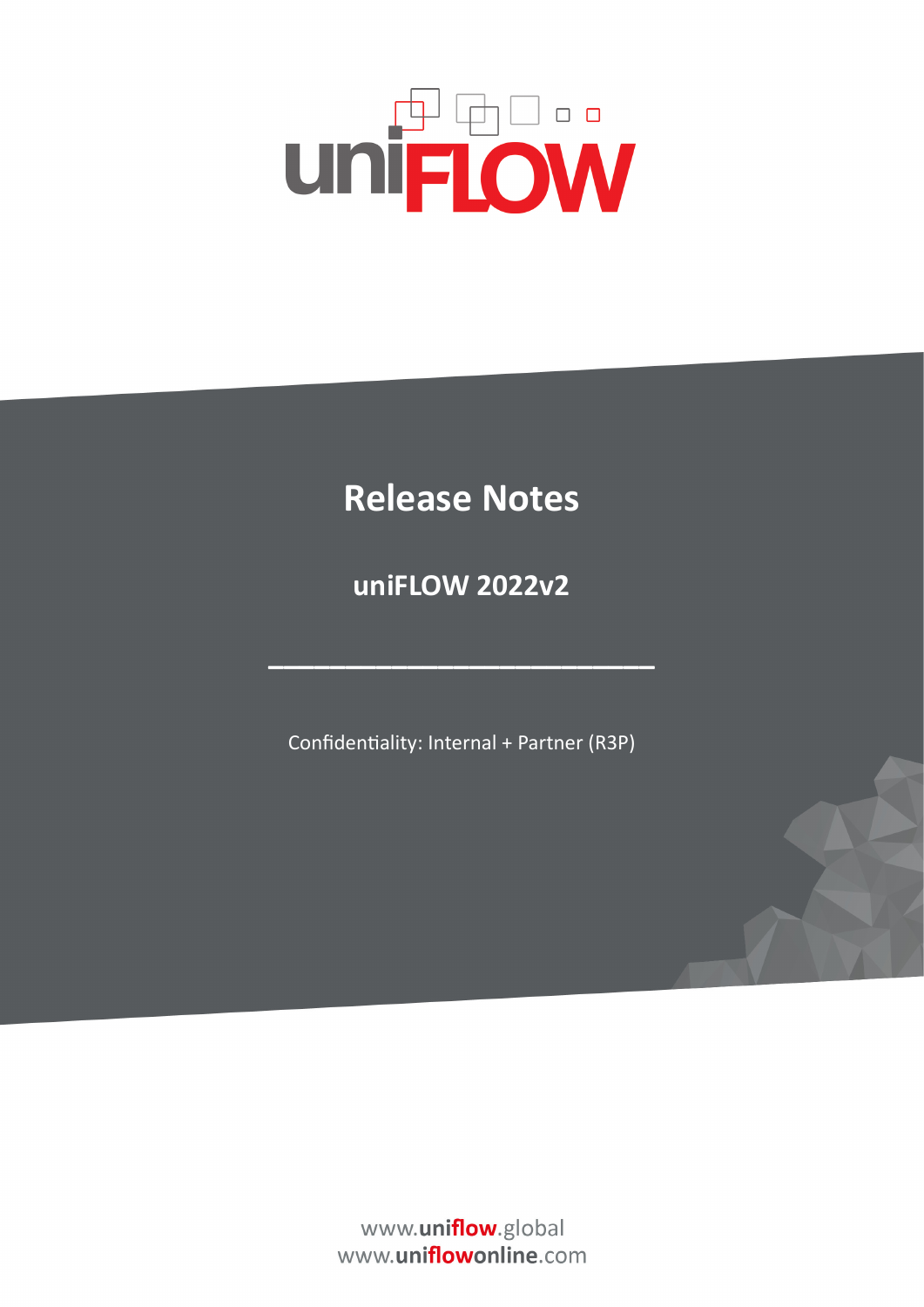### **About this document 1**

This document contains the release notes for the uniFLOW release(s) listed below. Clicking one of the links will take you to the page containing the release notes for the corresponding release.

▪ uniFLOW 2022v2 (see [uniFLOW 2022v2 - Release Notes](#page-2-0) on page 3)



#### **User Manual**

The English uniFLOW User Manual (web help) will always reflect the latest documentation changes.

#### **The Issue key column**

For each issue covered in this document, the first column of the release notes table, labeled *Issue key*, contains a number that refers to an issue in NT-ware's internal issue tracking system. When contacting NT-ware and referring to a release note, always include its number shown in the *ITS Number* column.

#### **The Severity levels**

The *Severity* column classifies the severity of the bugs or defects fixed with the release. This classification only applies to the *Bug*, *Defect (QA)*, and *Security* issue types.

| <b>Severity level</b> | <b>Description</b>                                                                                                                                                                                                                     |
|-----------------------|----------------------------------------------------------------------------------------------------------------------------------------------------------------------------------------------------------------------------------------|
| A                     | Urgent severity<br>If the problem happens, the system is not usable anymore, e.g., due to a<br>security issue, deadlock, kernel crash/hang, loss of communication, etc.                                                                |
| <sup>B</sup>          | High severity<br>If the problem happens, major functionality is lost, e.g., jobs are not visible<br>on all devices but can still be released on others.                                                                                |
| $\mathsf{C}$          | Medium severity<br>If the problem happens, some minor functionality is lost. A workaround<br>might exist, e.g., finishing options are not saved when printing with the<br>uniELOW Universal Driver but can still be set at the device. |
| D                     | Low severity<br>The problem has little to no impact on the availability of the system, e.g.,<br>cosmetic errors, typos, etc. are visible, but do not affect functionality.                                                             |